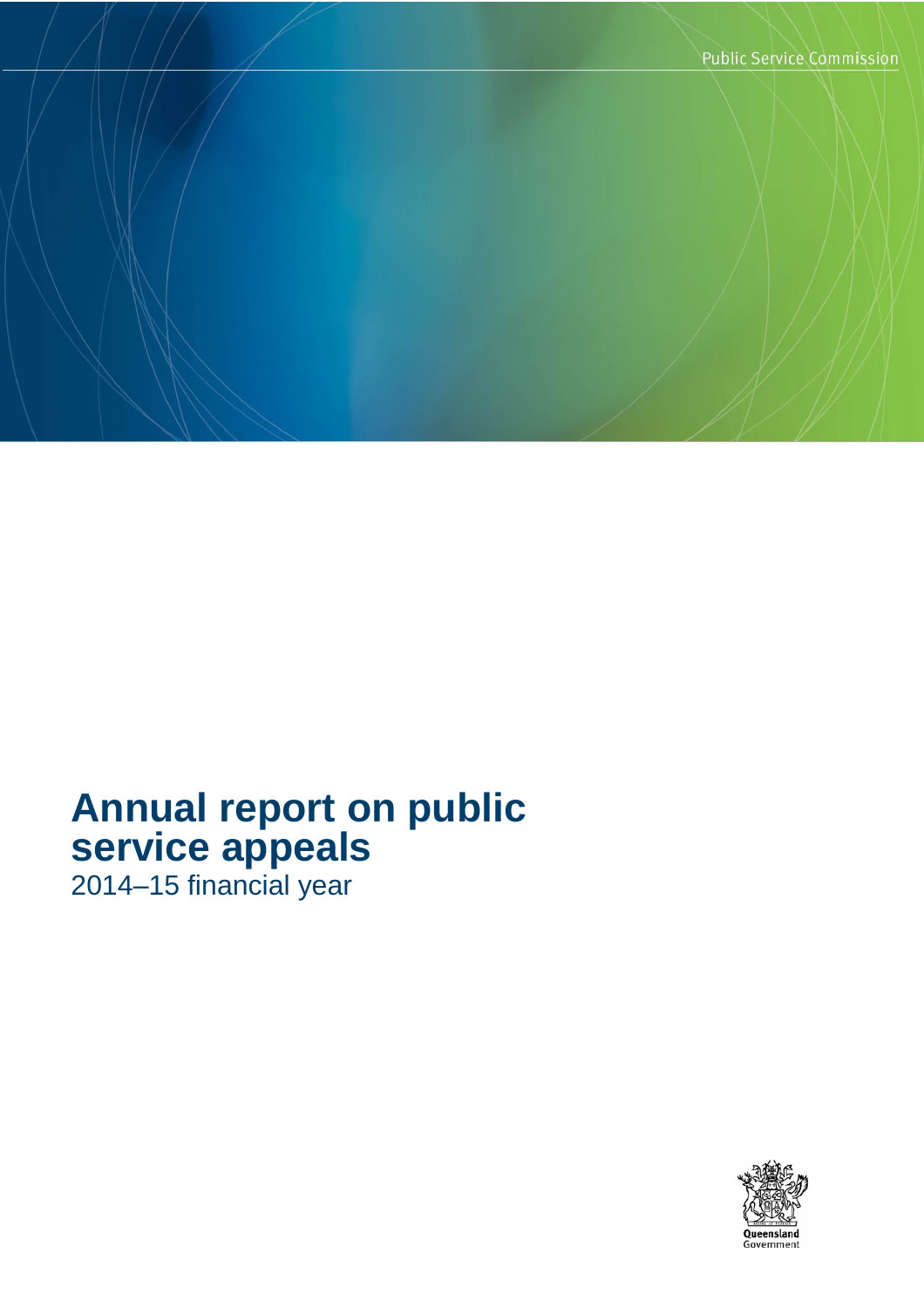The Hon. Annastacia Palaszczuk MP Premier of Queensland Minister for the Arts Level 15, Executive Building 100 George Street BRISBANE QLD 4000

Dear Premier

I am pleased to present the Annual report on public service appeals for the 2014–15 financial year.

The *Public Service Act 2008* (PSA) enables employees to seek external review of certain employment decisions through the lodgement of a public service appeal. Appeals are heard and determined by independent appeals officers, appointed by the Governor in Council under s88A of the PSA.

This report has been prepared in compliance with s218C of the PSA, and provides information on appeals started, lapsed, withdrawn and decided during the 2014–15 financial year. The report also includes information about activities that have been undertaken in the 2014–15 financial year and/or that are planned for the 2015–16 financial year that impact on public service appeals.

Should you require any further information about a matter mentioned in this report, I am happy to assist.

Yours sincerely

Robert Setter **Commission Chief Executive (Acting)**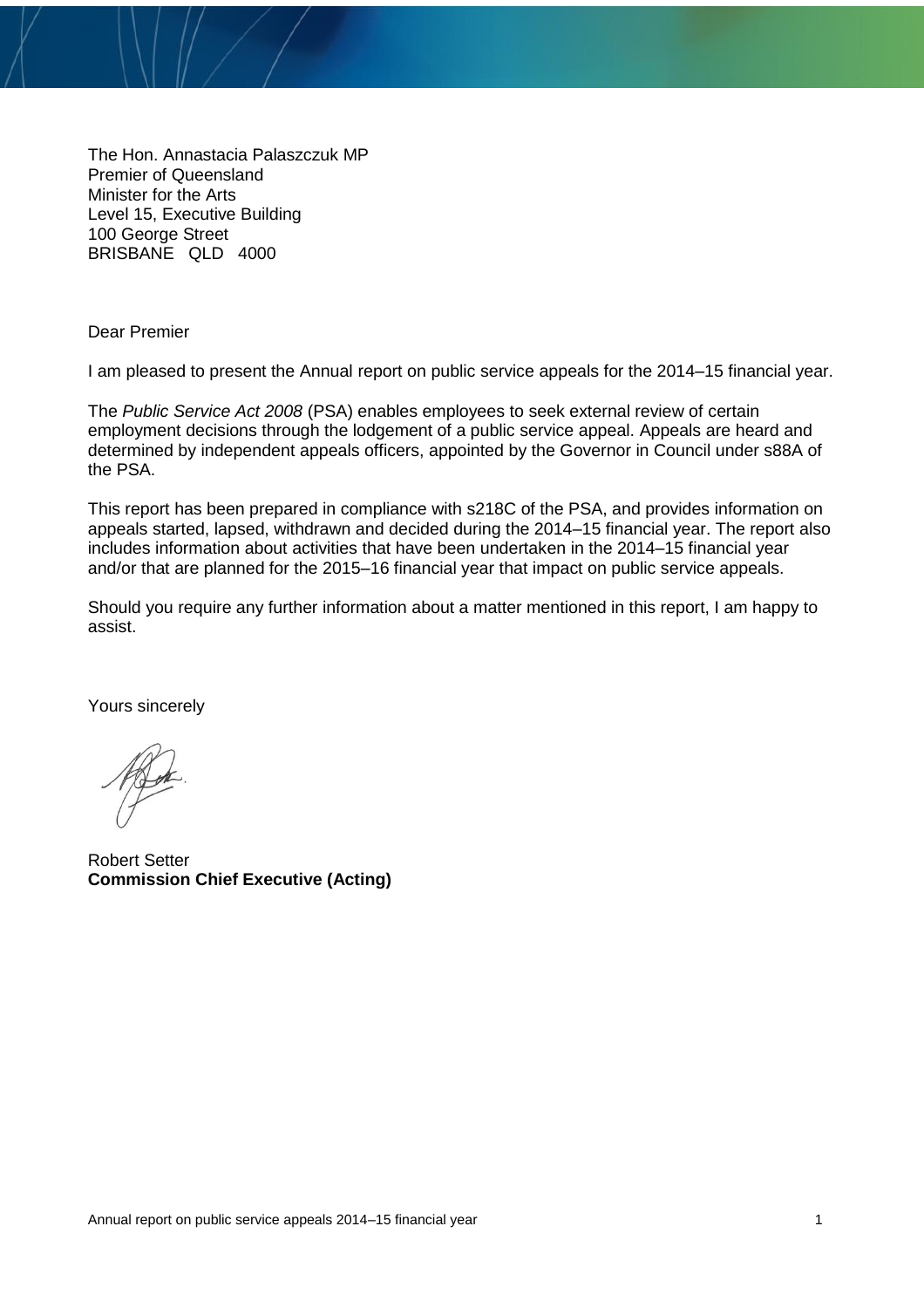## **Contents**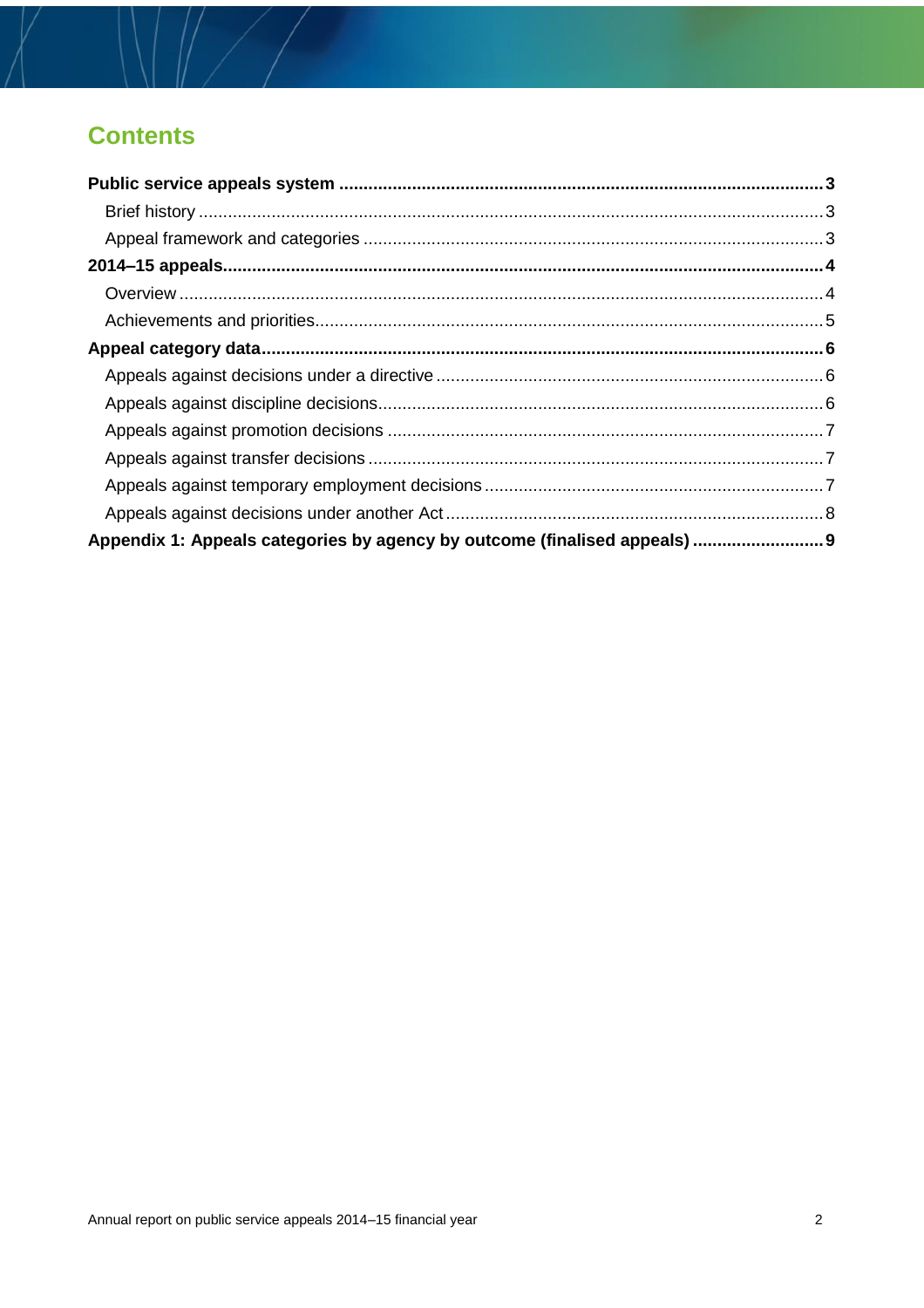## **Public service appeals system**

### **Brief history**

The public service appeal systems is established under the *Public Service Act* 2008 (PSA) and provides an avenue for Queensland public service employees to seek an external review of certain employment decisions that affect them. Appeal rights operate in addition to other external review processes, including those provided for in the *Industrial Relations Act 1999*. Review rights—such as appeals—support integrity, accountability, and ethical and equitable work practices and decisions in the public service.

Appeal rights in their current form can be traced back to the now repealed *Public Sector Management Commission Act 1990* and have been heard and decided by various bodies and officers since that time as set out in Table 1.

| Date                             | Officer/body with jurisdiction to hear and decide public service appeals                                                                                                                               |
|----------------------------------|--------------------------------------------------------------------------------------------------------------------------------------------------------------------------------------------------------|
| 1990–1996                        | Commissioner for Public Sector Equity or the Classification Review<br>Tribunal.                                                                                                                        |
| 1996-2010                        | Appeals made to the Public Service Commissioner (who delegated<br>power under the legislation to hear and decide appeals of public service<br>employees).                                              |
| 1 November 2010-<br>30 June 2012 | Statutory role of appeals officer who was appointed as a Senior<br>Executive of the public service. Sessional adjudicators were also utilised<br>as required by a delegation from the appeals officer. |
| 1 July 2012–present              | Appeals officers who are also members of the Queensland Industrial<br><b>Relations Commission.</b>                                                                                                     |

#### **Table 1: Jurisdiction to hear and decide public service appeals**

#### **Appeal framework and categories**

Chapter 7 of the PSA provides the framework for appeals, setting out finite categories of appeal, establishing criteria for eligibility to appeal along with specifying the functions of appeals officers and their decision making authority.

Appeals may only be lodged about:

- a decision to take, or not to take, action under a directive
- a disciplinary decision
- a promotion decision

 $\overline{a}$ 

- a decision to transfer an employee
- a decision that an employee's employment will continue in a temporary capacity
- a decision about a matter for which another Act allows a person to appeal.<sup>1</sup>

Annual report on public service appeals 2014–15 financial year 3 <sup>1</sup> For example, certain actions / decisions made under the *Public Interest Disclosure Act 2010* can be appealed.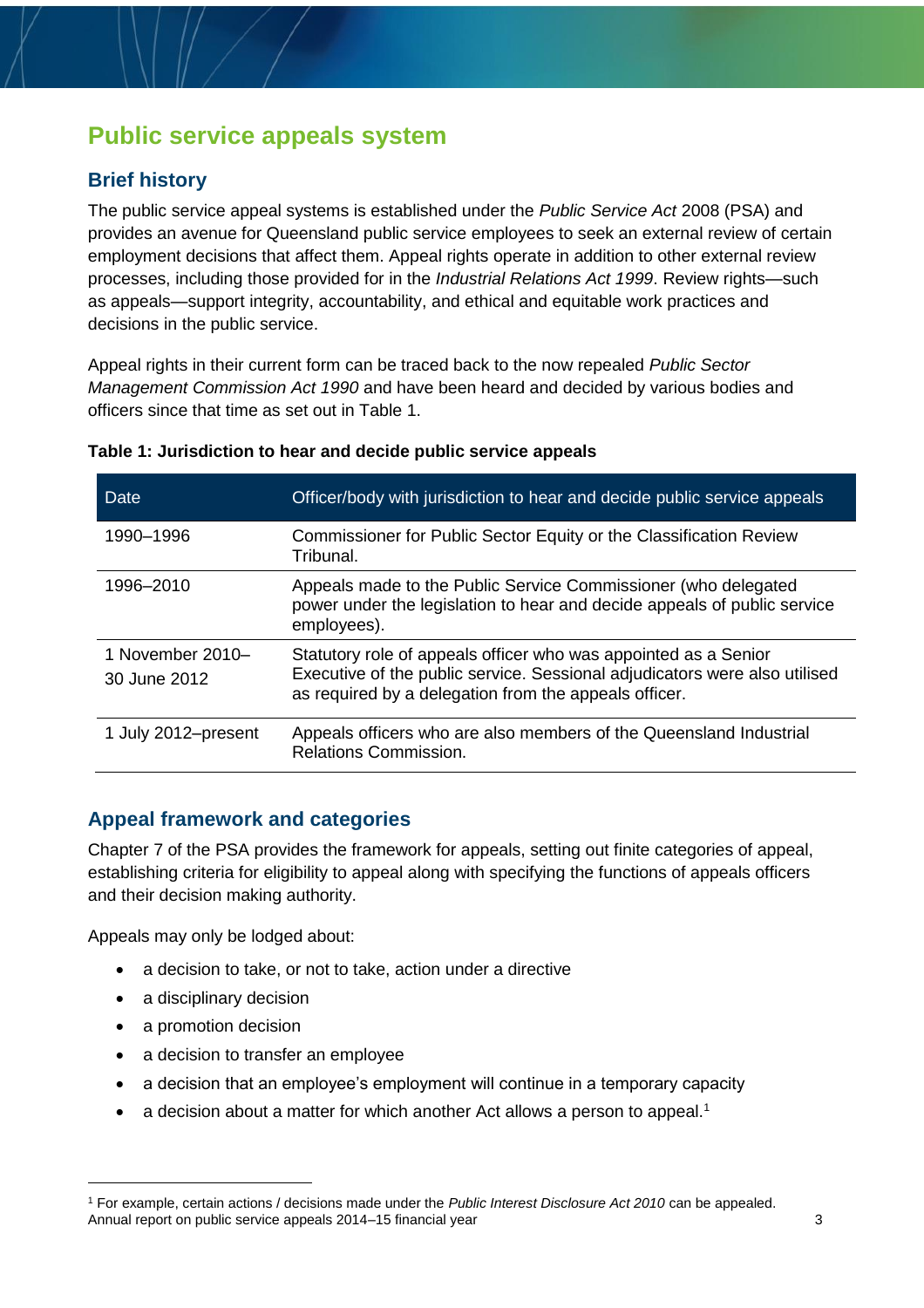Appeals can only be lodged by employees directly affected by the decision in question.

An appeals officer must perform their duties independently, impartially, fairly and in the public interest, and cannot be directed by the Public Service Commission (PSC), the Commission Chief Executive (CCE) of the PSC or any minister.

The PSA also requires that a directive be issued by the CCE, providing further requirements regarding the appeals categories, eligibility to appeal and the directions that may be made when appeals officers make decisions. Directive 02/14: Appeals is the current instrument, effective 27 June 2015.

### **2014–15 appeals**

#### **Overview**

In the 2014–15 financial year, 81 appeals were lodged<sup>2</sup> and 92 appeals were finalised<sup>3</sup>. Eight appeals were not finalised during the financial year, and have carried forward.

The number of appeals lodged each year continues to decline, and there has been a decrease in the proportion of appeals allowed in 2014–15 compared to 2013–14 (**Chart 1**).

Of the appeals finalised during the 2014–15 financial year 49 per cent (n=45) proceeded to hearing. The remaining appeals were finalised when the appeal lapsed, was withdrawn, because there was no right of appeal or when the appeals officer declined to hear the appeal.



#### **Chart 1: Appeals lodged, finalised and allowed (2011–12 to 2014–15)**

Of the appeals finalised in the 2014–15 financial year, the average timeframe from lodgement to finalisation was 54.6 days.

<sup>&</sup>lt;sup>2</sup> This included three instances in which notices of appeal were lodged, however the issues of contention in the notices did not relate to matters about which appeals can be lodged.

Annual report on public service appeals 2014–15 financial year 4 <sup>3</sup> This includes 19 appeals lodged in the 2013–14 financial year which were finalised in the 2014–15 financial year.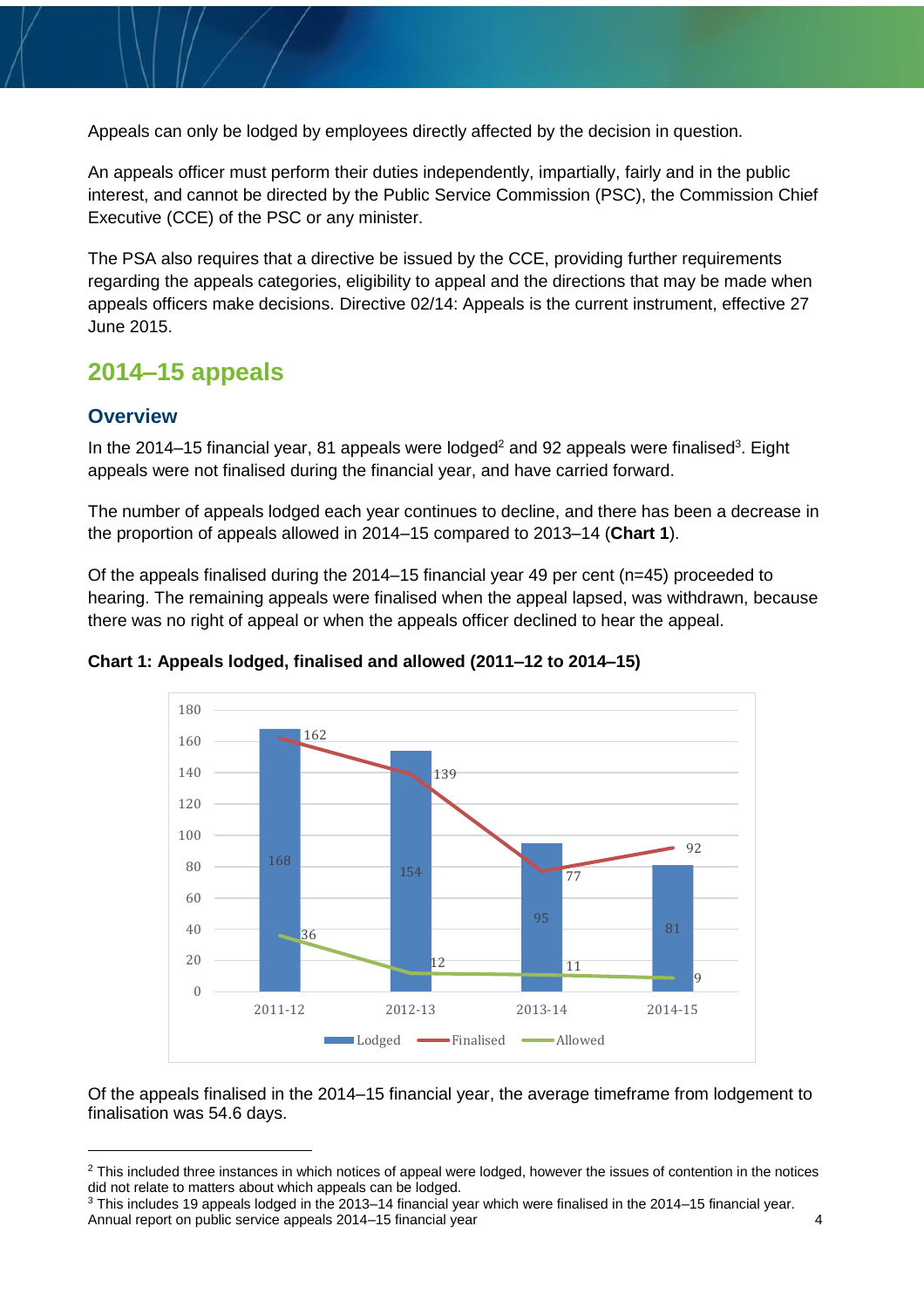#### **Achievements and priorities**

The PSC's strategic and operational priorities for 2014–15 focused on partnering with the sector to build a high performing, customer focussed workforce capable of delivering better social and economic outcomes for Queensland. Key components of the strategy centred on the development of managers and leaders across the public sector. Managerial capability is a key factor in effective decision making, whether about project and program outcomes or the management of staff. Poor decision, or poor communication about decisions, is often an underlying factor in public service appeals.

Key initiatives included the continuation of the Executive Capability and Development (ECAD) program (targeting executives), the commencement of the Leadership Capability and Development (LCAD) program (targeting senior leaders) and the HR Capability and Development programs, and the establishment of the PSC's Conduct and Performance Excellence (CaPE) service.

The capability and development programs are initiatives through which targeted cohorts participate in a capability assessment, identifying areas of strength and developmental focuses. These programs provide an individual, agency and sector wide picture of our leaders, supporting effective workforce planning and enabling targeting of training and development offerings.

The CaPE service commenced on 1 July 2014. CaPE supports managers and HR professionals in agencies to promote excellent conduct and high performance, as well as manage poor conduct and performance. CaPE's role is to provide the support, systems and access to skills that agencies need to better manage conduct and performance.

In the 2014–15 financial year CaPE conducted a range of workshops with managers and human resource professionals around the state, providing guidance and busting myths on topics such as recruitment and selection, performance management and discipline. CaPE has also been actively working with agencies to improve decision making, with a focus on achieving timely and proportionate outcomes.

The PSC's work represents a considerable investment in our people leaders, ensuring they understand and can articulate the expectations of public service employees, and equipping them to fulfil their obligations under s26 of the PSA. Section 26 requires public service managers to proactively manage the work performance and person conduct of their reports, including taking prompt and appropriate action to address unacceptable performance or conduct.

As the data below indicates, increasing numbers of agency decisions are upheld on appeal, suggesting improvements in the decisions being made and process conduct by agency managers and human resource practitioners. There is still, however opportunity for improvement; the PSC PSC will continue to monitor appeals decisions and the impact of CaPE, particularly in relation to discipline and recruitment (being the two highest appeal areas).

The appeal data also provides relevant information for any review of the PSA, helping to inform decisions about the appeals system, its form and effectiveness.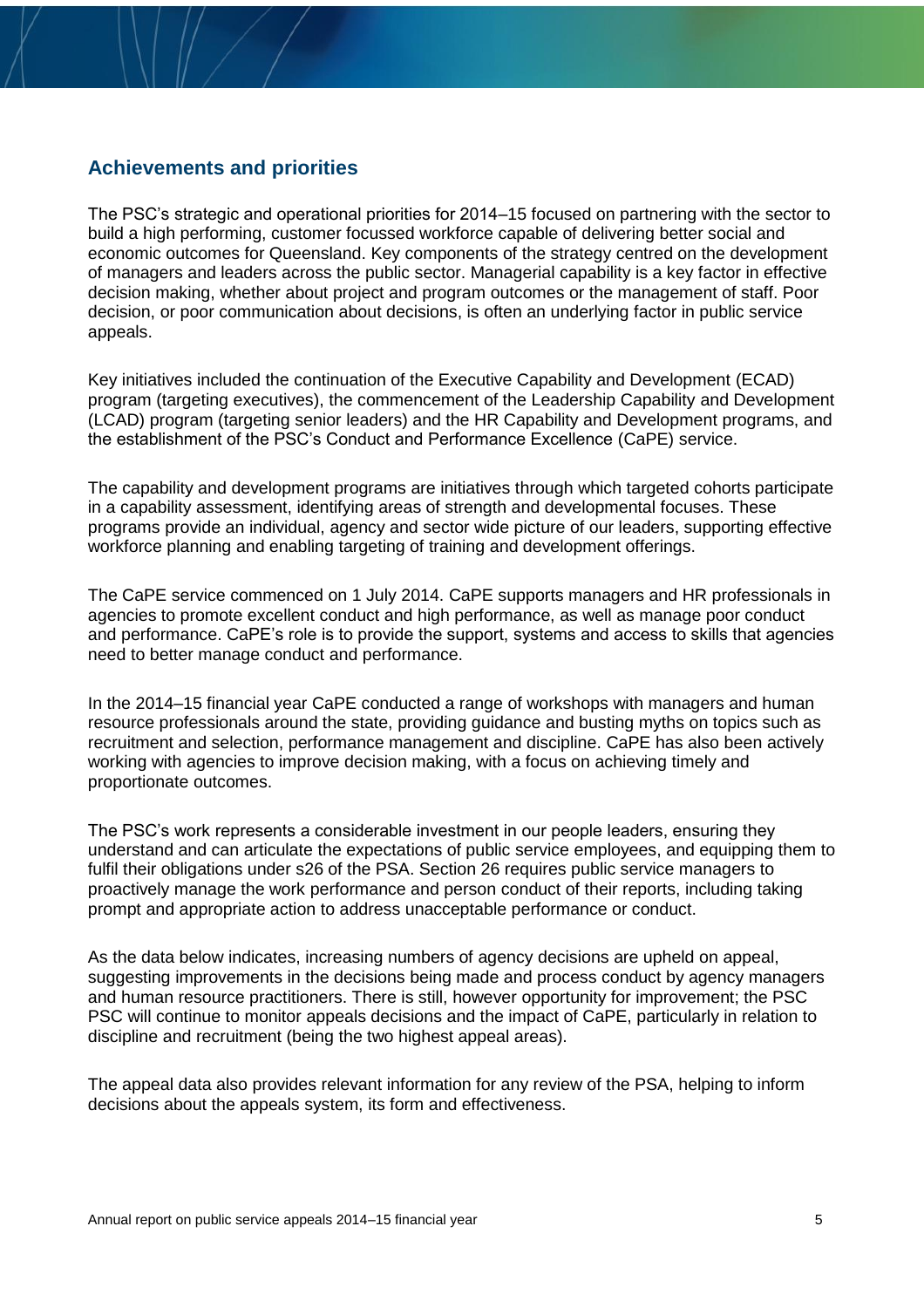## **Appeal category data**

This section of the report provides information on the appeals started, lapsed, withdrawn and decided for each appeal category under the PSA. Appendix 1 provides a breakdown of each appeal category by agency.

#### **Appeals against decisions under a directive**

Section 194(1)(a) of the PSA allows an aggrieved employee to lodge an appeal against a decision to take, or not take, action under a directive. Directives under the PSA are binding instruments issued by the minister responsible for public sector industrial relations or the CCE.

In 2014–15, five appeals were finalised under this appeal category, representing a 17 per cent decrease from the 2013–14 financial year. A further appeal under this category was lodged but not finalised during the 2014–15 financial year. The outcomes of the appeals are set out in Table 2. No appeals against decisions under a directive were allowed.

#### **Table 2: Outcome of finalised appeals against decisions under a directive (2014–15)**

| Dismissed | Lapsed | No right of appeal | Withdrawn | Гоtal |
|-----------|--------|--------------------|-----------|-------|
|           |        |                    |           |       |

#### **Appeals against discipline decisions**

Section 194(1)(b) of the PSA allows an employee to lodge an appeal against a decision under disciplinary law to discipline; this incorporates a decision that disciplinary grounds exist *and* a decision to impose disciplinary action (excluding termination of employment<sup>4</sup>). Former public service employees against whom a disciplinary declaration has been made can also appeal.

In 2014–15, 53 appeals were finalised under this appeal category (with an additional five carried over), representing a 77 per cent increase from the 2013–14 financial year. Table 3 sets out the outcomes of such appeals.

While there was an increase in the number of discipline appeals finalised in 2014–15, only 11 per cent were allowed. This is a nine per cent reduction from the 2013–14 financial year. Forty-five per cent (n=24) of the discipline appeals finalised in the 2014–15 financial year were dismissed. This is a decrease of five per cent from the previous financial year, however an increase in real numbers of  $n=9$ .

While no direct conclusions can be drawn as to the reasons for the changes from the previous financial year, it should be noted that these changes coincide with an increased emphasis across the sector on timely and proportionate management of performance and conduct. This, coupled with the continuing work of the CaPE service in working with agency human resource practitioners to improve confidence and capacity in the management of discipline processes, may have positively contributed to the changes.

 $\overline{a}$ 

<sup>4</sup> Employees can seek review of a termination decision through the Queensland Industrial Relations Commission.

Annual report on public service appeals 2014–15 financial year 6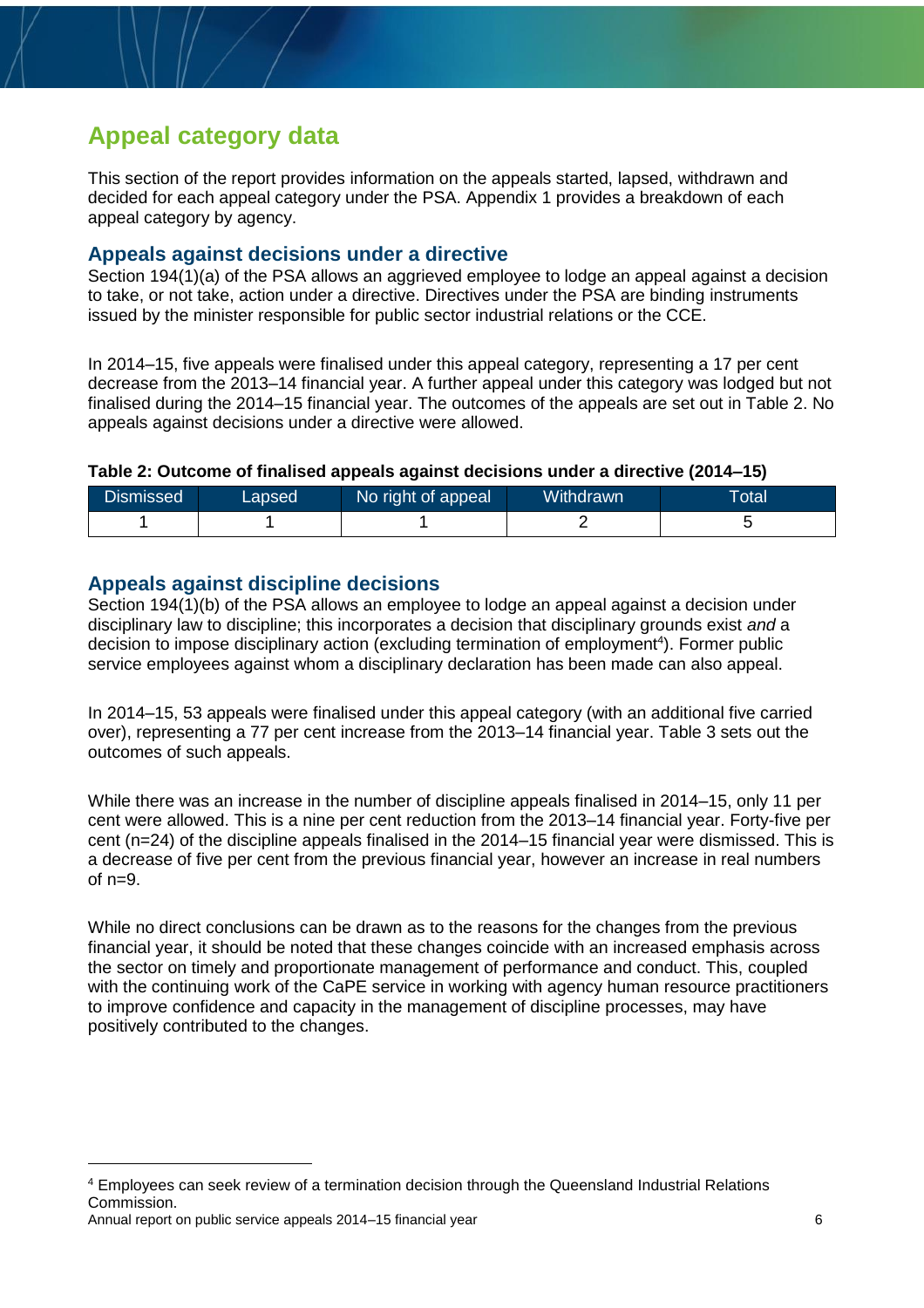| <b>Allowed</b> | to hear | Declined Dismissed Lapsed No right of Withdrawn | appeal | Total |
|----------------|---------|-------------------------------------------------|--------|-------|
|                |         | 24                                              |        | 53    |

#### **Table 3: Outcome of finalised discipline appeals (2014–15)**

#### **Appeals against promotion decisions**

Section 194(1)(c) of the PSA allows an employee to lodge an appeal against a promotion decision. A 'promotion decision' is the appointment of an existing permanent public service employee to a higher classification level. To appeal, the employee must be an existing public servant who applied for the role in question.

Appeals against promotion decisions were the second highest category of appeals, with 19 finalised in 2014–15. Table 4 provides the outcomes of promotion appeals finalised in 2014–15.

The number of promotion appeals increased from 13 in 2013–14, however no promotion appeals in the 2014–15 financial year were allowed. The number of instances where there was no right of appeal increase by five from the 2013–14 financial year.

#### **Table 4: Outcome of finalised promotion appeals (2014–15)**

| <b>Dismissed</b> | Lapsed | No right of appeal | Withdrawn | Total |
|------------------|--------|--------------------|-----------|-------|
|                  |        |                    |           |       |

#### **Appeals against transfer decisions**

Section 194(1)(d) of the PSA allows an employee to lodge an appeal against a decision to transfer them. A transfer occurs where an employees is engaged at the same classification level undertaking different duties and/or at a different location.

Nine appeals against transfer decisions were finalised in 2014–15, representing a 36 per cent decrease from 2013–14 (down from 14). One additional transfer appeal was lodged but not yet determined in the 2014–15 financial year. Table 5 sets out the outcomes of the transfer appeals.

#### **Table 5: Outcome of finalised transfer appeals**

| <b>Allowed</b> | Dismissed No right of appeal | Withdrawn | Total |
|----------------|------------------------------|-----------|-------|
|                |                              |           |       |

#### **Appeals against temporary employment decisions**

Under s149 of the PSA, the employment of a temporary employee must be reviewed to determine whether the employee should continue as a temporary employee or be converted to tenured (permanent) status. An initial review is required after two years of service in the same role, then every year thereafter. Section 194(1)(e) of the PSA allows a temporary employee to appeal against a decision that they will continue as a temporary employee.

Only three appeals against temporary employment decisions were finalised in 2014–15 (the same as 2013–14). Table 6 provides the outcomes of appeals against temporary employment decisions.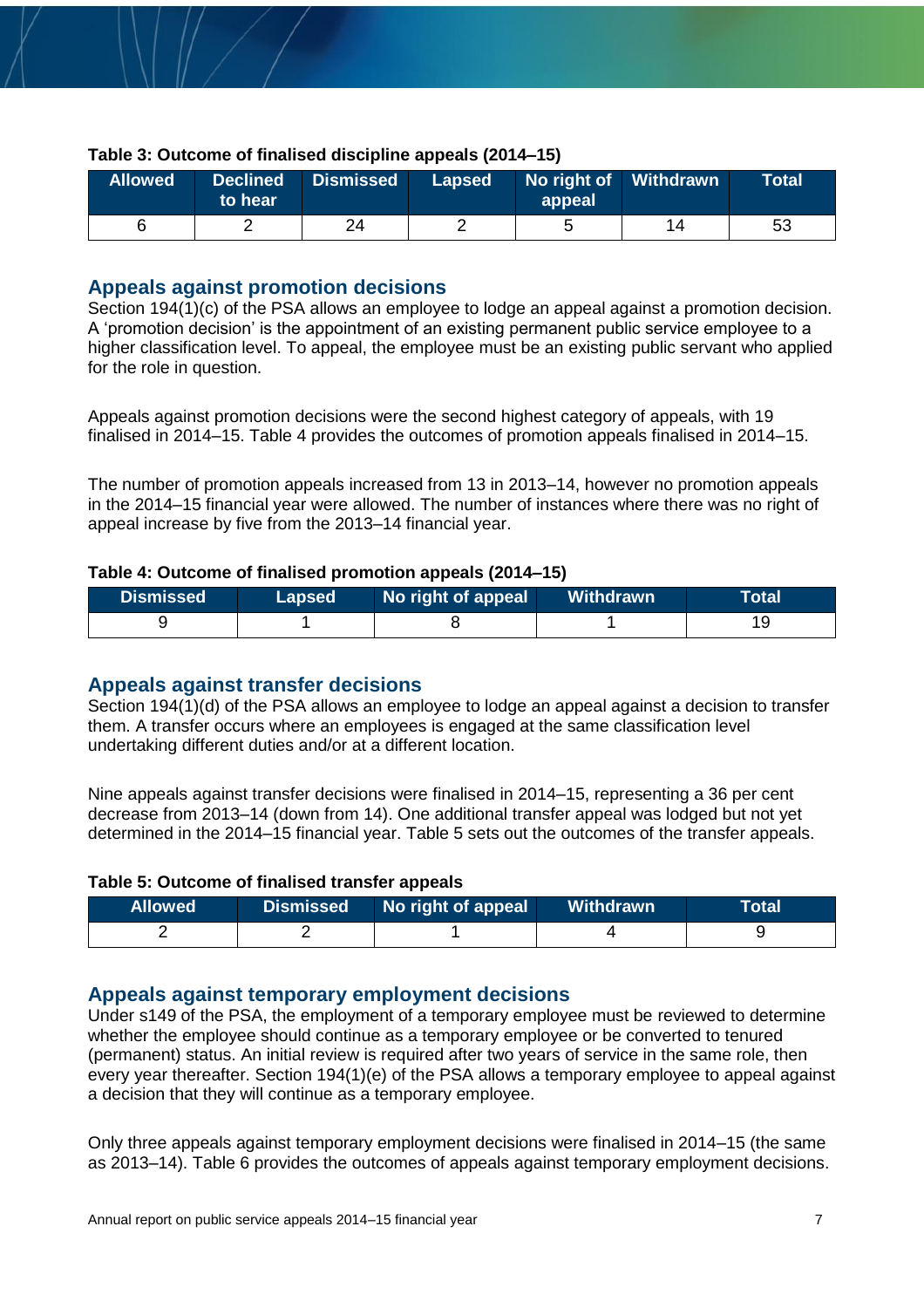#### **Table 6: Outcome of finalised temporary employment appeals**

| Allowed | No right of appeal | <b>Withdrawn</b> | Totall |
|---------|--------------------|------------------|--------|
|         |                    |                  |        |

#### **Appeals against decisions under another Act**

No appeals were lodged or finalised against decisions under another Act.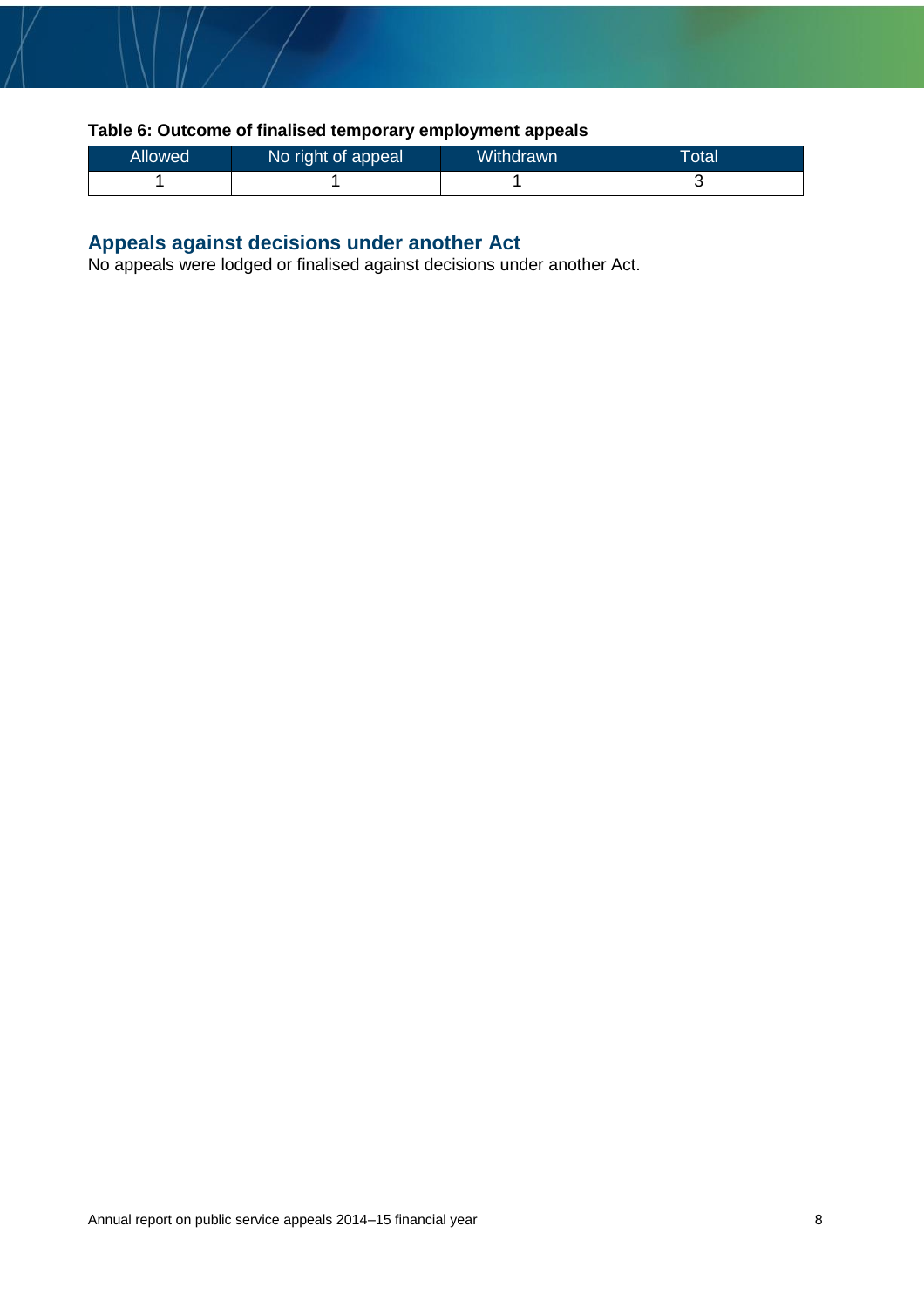## **Appendix 1: Appeals categories by agency by outcome (finalised appeals)**

| <b>Agency</b>                                                  | <b>Allowed</b> | <b>Declined to</b><br>hear                  | <b>Dismissed</b> | <b>Lapsed</b> | No right of<br>appeal | <b>Withdrawn</b> | <b>Total</b>             |  |  |
|----------------------------------------------------------------|----------------|---------------------------------------------|------------------|---------------|-----------------------|------------------|--------------------------|--|--|
| Appeals against decisions under a directive                    |                |                                             |                  |               |                       |                  |                          |  |  |
| Department of Communities Child Safety and Disability Services |                |                                             |                  |               |                       |                  |                          |  |  |
| Department of Environment and Heritage Protection              |                |                                             | 1                |               |                       |                  |                          |  |  |
| Department of Education and Training                           |                |                                             |                  |               |                       |                  |                          |  |  |
| Department of Science, Information Technology and Innovation   |                |                                             |                  |               |                       |                  |                          |  |  |
| Queensland Police Service                                      |                |                                             |                  |               |                       |                  | 1                        |  |  |
| Total appeals against decisions under a directive              |                |                                             | $\overline{1}$   | 1             | $\mathbf{1}$          | $\overline{2}$   | 5                        |  |  |
|                                                                |                | <b>Appeals against discipline decisions</b> |                  |               |                       |                  |                          |  |  |
| Cairns and Hinterland Hospital and Health Service              | 2              |                                             | 3                |               |                       |                  | 5                        |  |  |
| Department of Agriculture and Fisheries                        |                |                                             | 1                |               |                       |                  | $\overline{2}$           |  |  |
| Department of Communities Child Safety and Disability Services |                | -1                                          | $\overline{c}$   |               |                       |                  | 4                        |  |  |
| Department of Education and Training                           |                |                                             | 3                |               |                       |                  | 5                        |  |  |
| Department of Housing and Public Works                         |                |                                             |                  |               |                       |                  |                          |  |  |
| Department of Justice and Attorney-General                     |                |                                             | 3                |               |                       |                  | $\overline{7}$           |  |  |
| Department of National Parks, Sport and Racing                 |                |                                             | 1                |               |                       |                  | $\overline{\phantom{a}}$ |  |  |
| Department of Premier and Cabinet                              |                |                                             |                  |               |                       |                  | 1                        |  |  |
| Department of Transport and Main Roads                         |                |                                             |                  |               |                       | $\overline{2}$   | $\overline{4}$           |  |  |
| Gold Coast Hospital and Health Service                         |                |                                             |                  |               |                       |                  | 1                        |  |  |
| Metro North Hospital and Health Service                        |                |                                             | $\overline{c}$   |               |                       |                  | 3                        |  |  |
| Metro South Hospital and Health Service                        |                |                                             | $\overline{2}$   |               |                       |                  | 3                        |  |  |
| <b>Public Safety Business Agency</b>                           |                |                                             | $\overline{2}$   |               |                       |                  | $\overline{2}$           |  |  |
| Queensland Ambulance Service                                   |                |                                             |                  |               |                       |                  | 1                        |  |  |
| Queensland Fire and Emergency Services                         |                |                                             | 3                |               |                       |                  | 3                        |  |  |
| Department of Health                                           |                |                                             |                  |               |                       | 4                | 6                        |  |  |